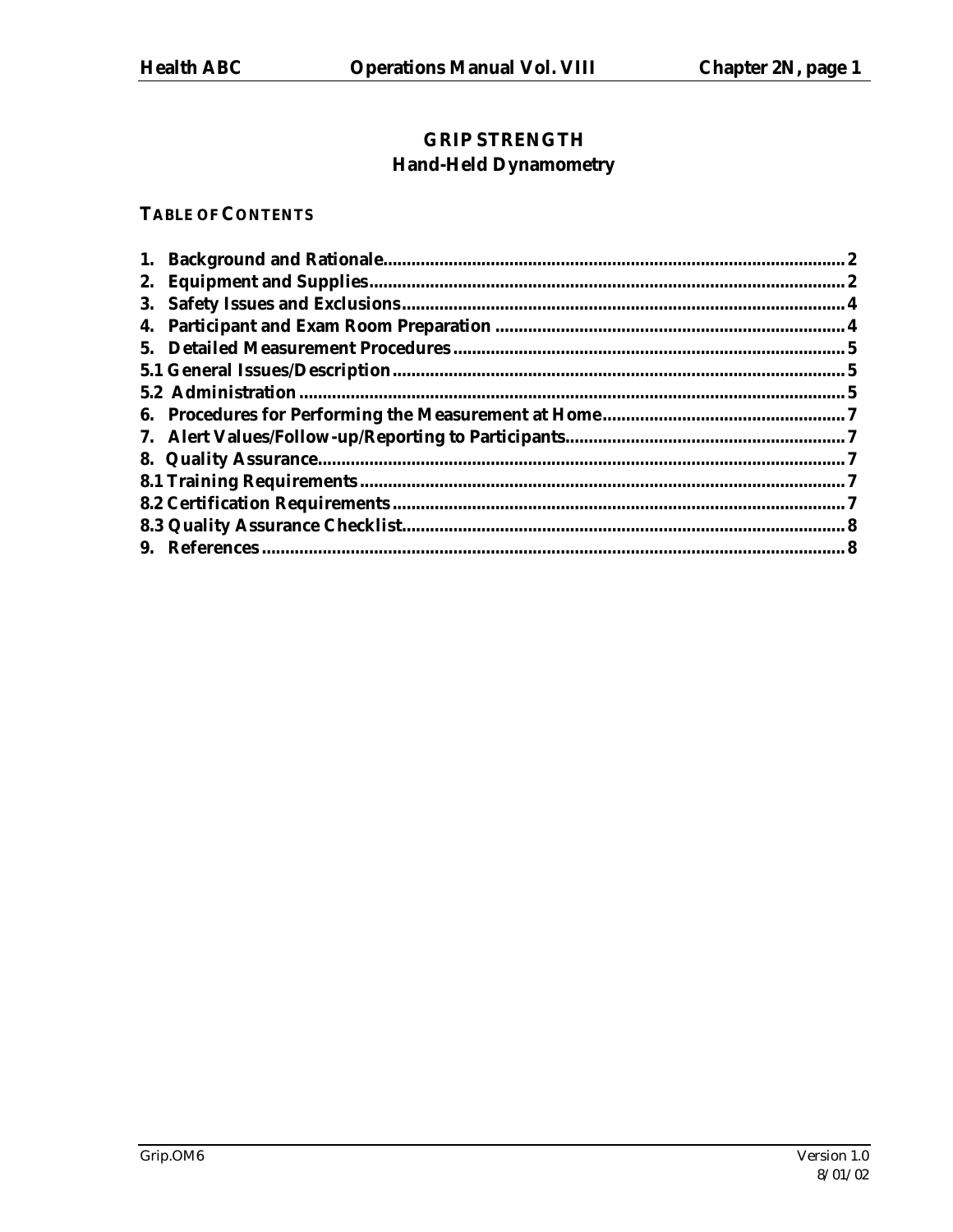# **GRIP STRENGTH Hand-Held Dynamometry**

## **1. Background and Rationale**

Muscle strength is an indicator of muscle function and therefore an important outcome of this study. Fiatarone et al<sup>1</sup> have postulated that strength is a more important limiting factor than cardiovascular endurance in the ability of older individuals to maintain an independent lifestyle.

Muscle strength decreases with age but little is known about the influence of changes in muscle mass, fat mass, and physical activity on this decrease.

Grip strength is a commonly used measure of upper body skeletal muscle function and has been widely used as a general indicator of frailty. Grip strength in both hands will be measured using an adjustable, hydraulic grip strength dynamometer.

# **2. Equipment and Supplies**

- Jamar Hydraulic Hand Dynamometer which registers maximum kilograms of force during a trial, with adjustable handgrip.
- Standard chair
- Table (moveable tray table preferred)
- Mouse pad

**Use and Maintenance**: For routine maintenance, follow the instructions in the Jamar dynamometer owner's manual.

# **To use the dynamometer**:

1. Please remember that it is a precision instrument and its accuracy can be impaired by abuse. Never force the handles or subject the instrument to unnecessary impact.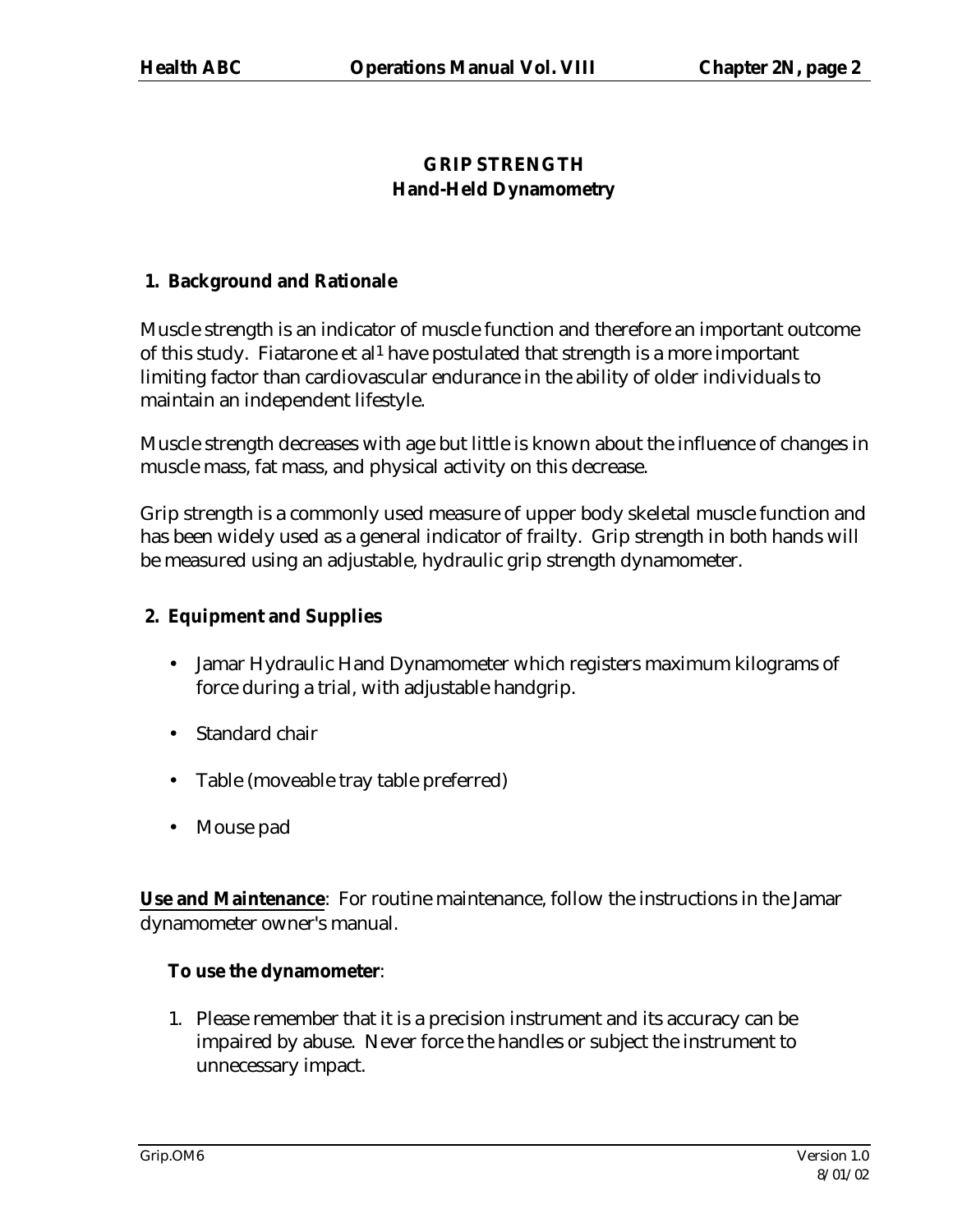- 2. Set the adjustable handle to the desired spacing. (Before moving the handle from one position to another, note that the handle clip is located at the lower (furthest) post from the gauge. If the handle is not replaced in the correct position, the readings will not be accurate.)
- 3. Rotate the red peak-hold needle counter-clockwise to 0. Always look straight ahead at the dial when reading.
- 4. After the participant has used the instrument, reset the peak-hold needle to zero before attempting a new reading.

**Service Tips**: To make sure the instrument is reading accurately, it's a good idea to make a few checks each month, as listed below. If you detect a problem, report this to the quality control (QC) officer.

**Posts**: Remove the adjustable handle and check that each post moves up and down freely (through a very small distance, about 1/8") within the plastic aperture (the guide) even when you exert pressure on the side of the post. About once a year, place a small amount of grease on the two guides. If excessive friction exists between the post and guide, return the dynamometer to the QC officer.

**Hydraulics**: To check the hydraulic mechanism, first remove the adjustable handle. While watching the top post, push down on the bottom post. Normally, both posts should move about 1/8", with top and bottom posts moving in opposite directions. Movement less than 1/16" indicates a probable leak in the hydraulic system, which requires service. Return the dynamometer to the QC officer.

**Handle**: Grasp the instrument normally and look carefully at the way the forks of the adjustable handle are supported on the posts. Each fork should touch the post at approximately its mid-point. If this is not the case, return the instrument to your supervisor.

**Peak-Hold Needle**: Check for excessive friction in the peak-hold assembly by turning the peak-hold knob counter-clockwise. If the peak-hold needle causes the gauge needle to move, return the gauge for service.

If the peak hold needle is knocked off its support pin, it can readily be repositioned. Unscrew the crystal and turn it upside down. Locate the brass pin in the center of the crystal (the pin is part of the chrome knob on the outside of the crystal). Locate the slot on the brass pin and place the peak-hold needle into this slot.

# **Calibration check**: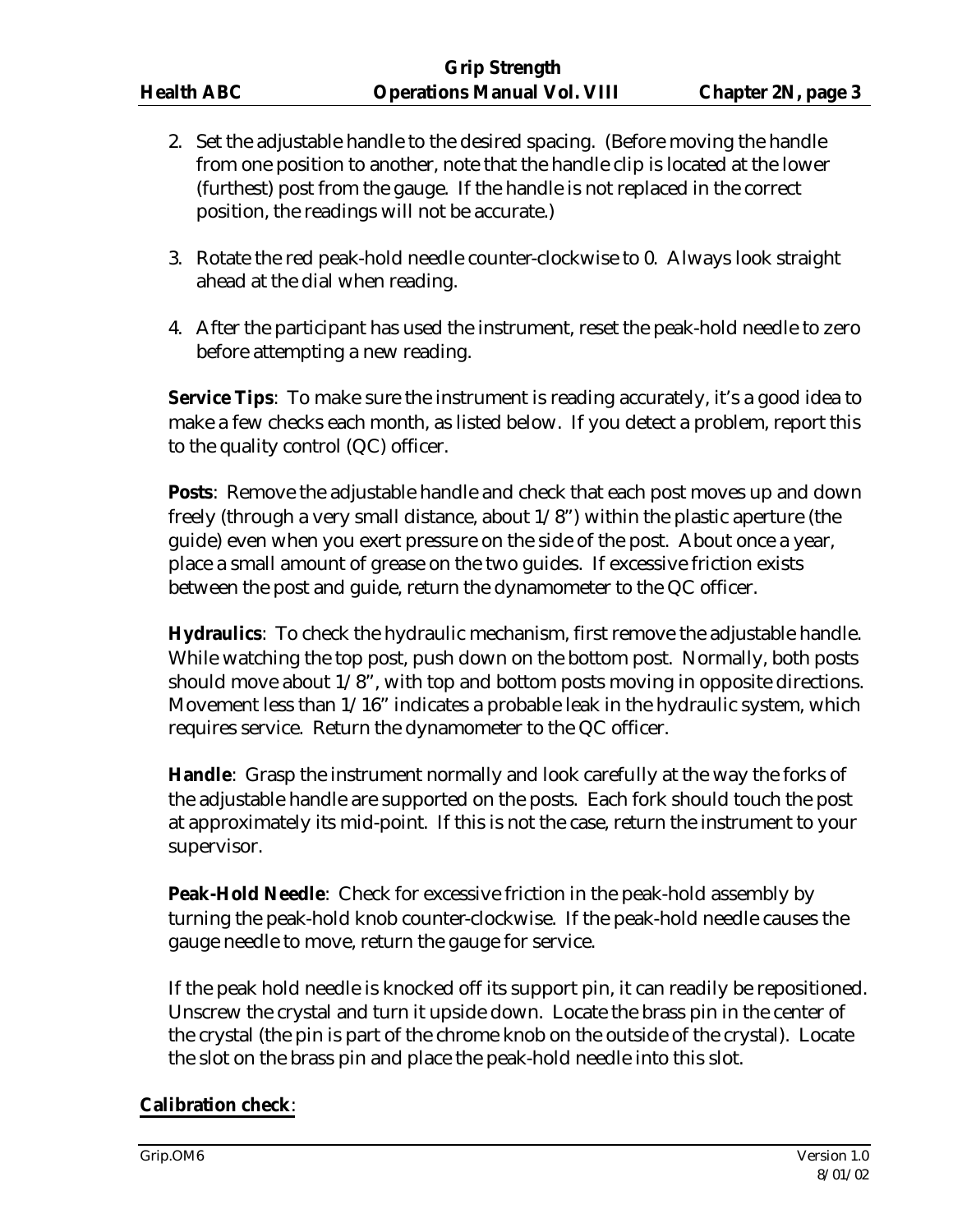Every week: Check the calibration of the grip strength dynamometer by hanging 5 kg and 20 kg (or 10 and 50 lb) weights across the handle using two velcro straps, one strap on each side of the dynamometer handle, or one wide strap that covers the whole handle. Lift the weights slowly from the floor while they are strapped to the dynamometer handle and record the maximum kilograms registered. The lifting motion should be very slow and smooth, and the weight should remain evenly distributed between the two sides of the handle. Repeat the procedure three times and record each result.

Average the three calibration trials. The dynamometer should be accurate within  $\pm$  2 kgs for the average of the three calibration trials. If the calibration check is not within these limits, notify the QC officer. It may be necessary to send the dynamometer to the manufacturer for repair and recalibration. DO NOT attempt to recalibrate the dynamometer yourself. Calibration problems can be caused by dropping the dynamometer or by leaks in the hydraulic system.

Recalibration Directions for QC Officer: To get the dynamometer recalibrated, call 1- 800-323-5547 (Sammons-Preston). They give out an authorization number which you then put on the outside of the box in which you've packaged the dynamometer. Do not send in the dynamometer without the authorization number. Send the box to Sammons Preston, Attn: Tech. Services; 2010 East High Street; Jackson, MI 49203. They will return the dynamometer within 5 to 7 days. The cost is \$56.00.

# **3. Safety Issues and Exclusions**

This test should not be performed in the affected hand of the participant:

• has undergone fusion, arthroplasty, tendon repair, synovectomy, or other related surgery of the upper extremity in the past 3 months.

If only one side is affected, test the unaffected side.

The test can be performed if the participant has a current flare-up of pain in their wrist or hand; for example arthritis or tendonitis. Be sure to record this information on the data collection form.

# **4. Participant and Exam Room Preparation**

The participant should be seated at a standard height table or on a seat with a moveable tray table attached.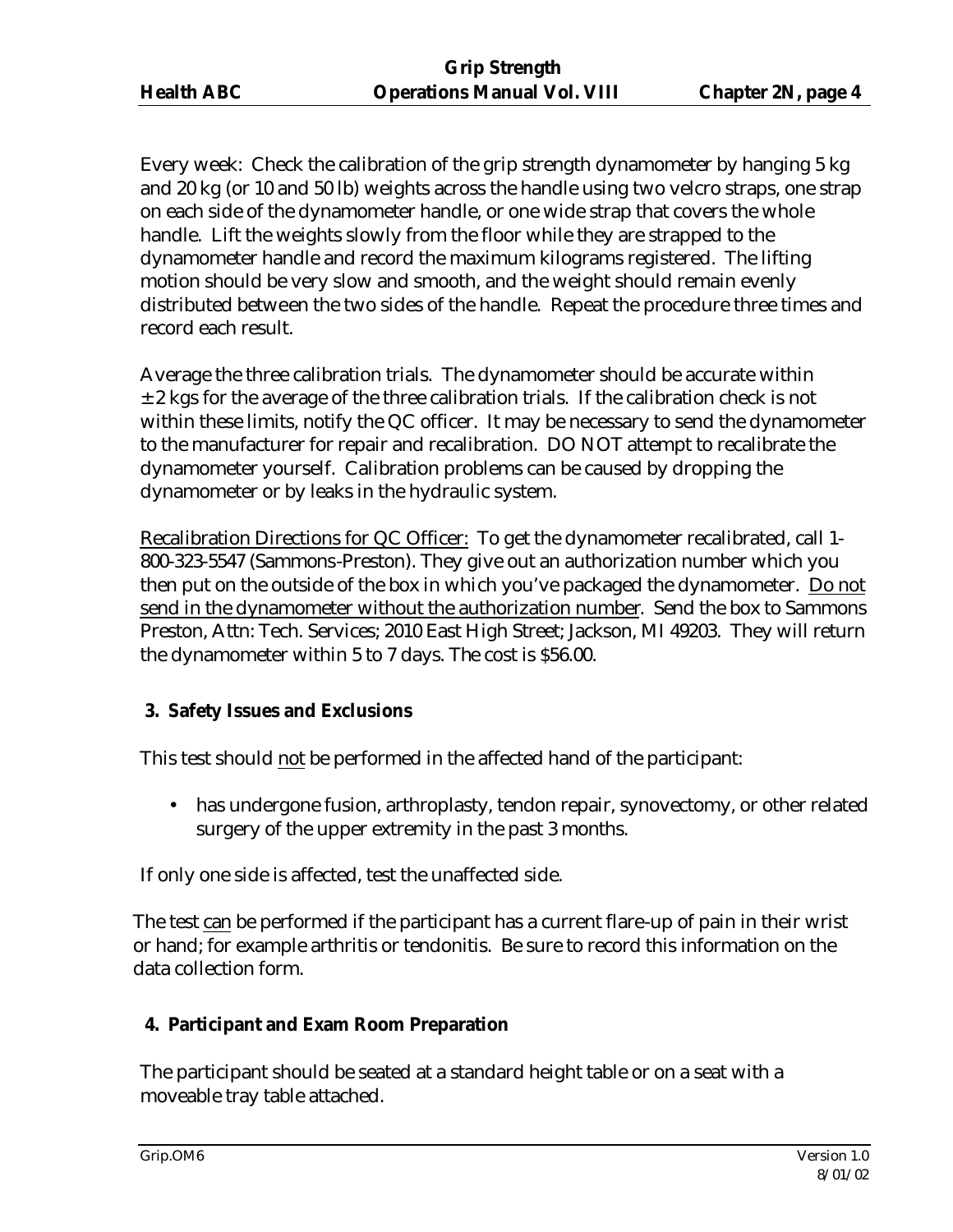### **5. Detailed Measurement Procedures**

#### **5.1 General Issues/Description**

Grip strength will be measured in two trials of each hand (unless there are extenuating circumstances - see above) using a hydraulic, isometric dynamometer.

#### **5.2 Administration**

1) Determine if the participant has had surgery on their hands or wrists in the past three months.

Script: "Have you had any surgery on your hands or wrists in the past three months?"

If the participant says "Yes," ask them which hand or wrist was operated on, and do not test that hand. Record this information on the data collection form.

2) Determine if the participant has an acute or recent flare of arthritis in their hands.

Script: "Has any pain or arthritis in your right hand gotten worse recently?"

Record answer on form. Then, if they answer "Yes," ask:

Script: "Will the pain keep you from squeezing as hard as you can?"

Record answer on form. Then ask:

Script: "Has any pain or arthritis in your left hand gotten worse recently?"

Record answer on form. Then, if they answer "Yes," ask:

Script: "Will the pain keep you from squeezing as hard as you can?"

Record answer on form.

Pain or arthritis that has gotten worse recently is not an exclusion for this test. If the participant is willing to have the grip strength test, test the participant and record the results on the data collection form.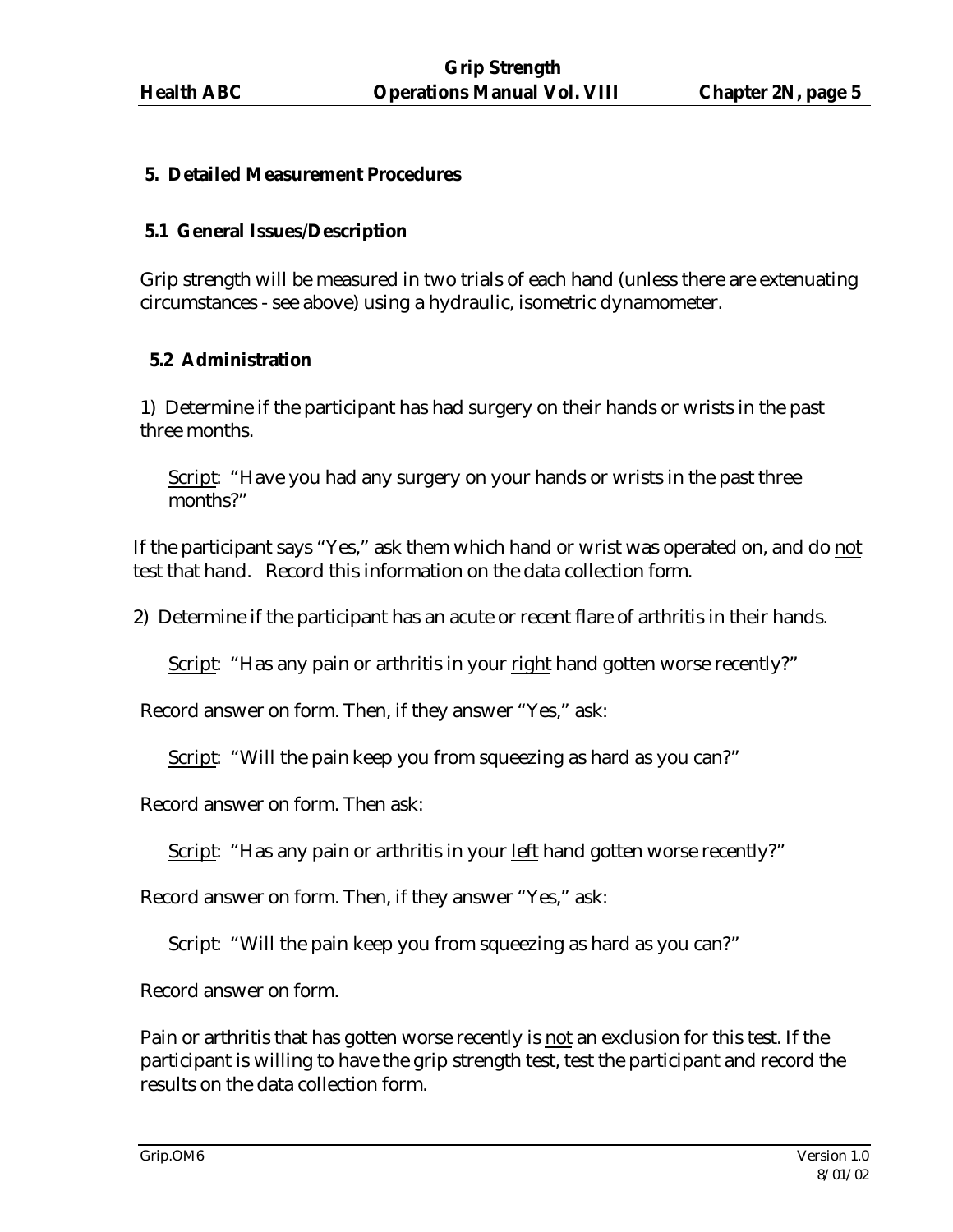### 3) Demonstration and practice

The examination is done with the participant in the sitting position with the arm to be tested resting on the table and the elbow held at approximately a right angle. The dynamometer is held in the hand to be tested and is resting on a mousepad.

Script: "I'd like you to take your right/left, arm, rest it on the table, and bend your elbow. Grip the two bars in your hand, like this. Please slowly squeeze the bars as hard as you can."

Demonstrate the correct grip and arm position. As you demonstrate, instruct the participant to squeeze the hand maximally.

Adjust the grip size so that the participant holds the dynamometer comfortably (this will almost always be the second setting). If the handle hits the participant's hand distal to the second knuckle the grip size should be smaller. Allow one submaximal practice trial to determine if the procedure is understood by the participant and the grip size properly adjusted. If the participant's finger nails are hitting their palm the dynamometer needs to be adjusted to a larger grip size.

Script: "Now try it once just to get the feel of it. For this practice, just squeeze gently. It won't feel like the bars are moving, but your strength will be recorded. Are the bars the right distance apart for a comfortable grip?"

Show dial to participant. Adjust the handgrip again, if necessary.

4) Test grip.

Script: "We'll do this two times. This time it counts, so when I say squeeze, squeeze as hard as you can. Ready. Squeeze! Squeeze! Squeeze! Now, stop."

Have the participant perform the test, starting with the right hand. Set the dynamometer to zero prior to each attempt:

Record the kilograms pulled from the dial to the nearest 2 kilograms. If the reading is exactly between two readings on the scale, round up to the next higher even number. Reset the dial to "0" after each trial.

Perform two trials with at least 15 to 20 sec rest in between.

Script: "Now, one more time. Squeeze as hard as you can. Ready. Squeeze! Squeeze! Squeeze! Now, stop."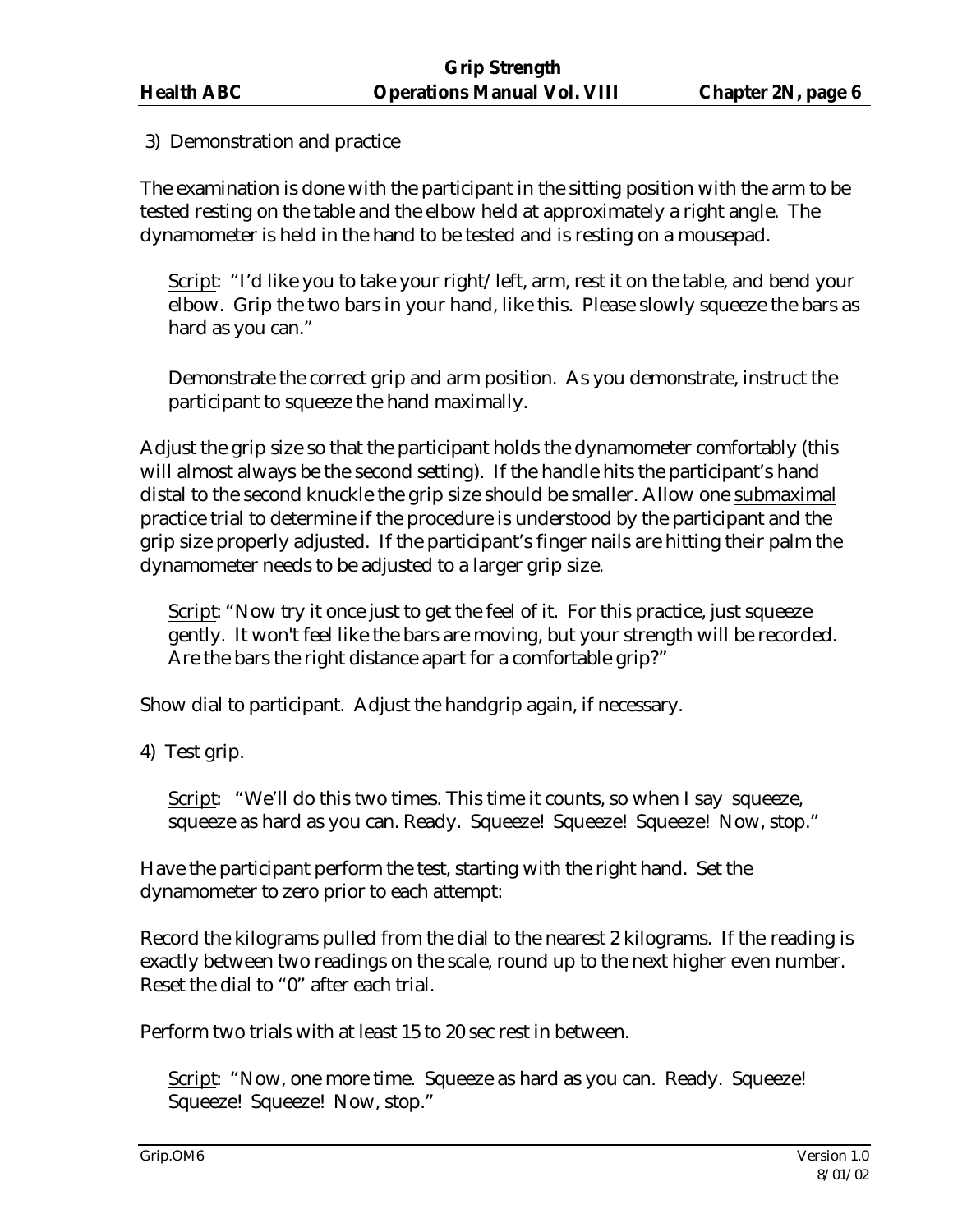5) Repeat the procedure on the left side, unless contra-indicated.

### **6. Procedures for Performing the Measurement at Home**

No modifications required.

### **7. Alert Values/Follow-up/Reporting to Participants**

When the test is completed tell the participant how many kilograms were read on the dial and that they did just fine.

Record maximum kilograms for each side on participant's results form.

### **8. Quality Assurance**

### **8.1 Training Requirements**

The technician requires no special qualifications for performing this assessment. The training should include:

- Read and study manual
- Attend Health ABC training session on techniques (or observe administration by experienced examiner)
- Practice on other staff or volunteers
- Discuss problems and questions with local expert or QC officer

### **8.2 Certification Requirements**

- Complete training requirements
- Demonstrate maintenance check of dynamometer
- Demonstrate the proper adjustment of dynamometer handles
- Demonstrate the calibration check procedures
- Recite exclusions
- Conduct exam on 2 volunteers:
	- According to protocol, as demonstrated by completed QC checklist
	- $\pm$  2 kgs on repeat assessment of volunteer